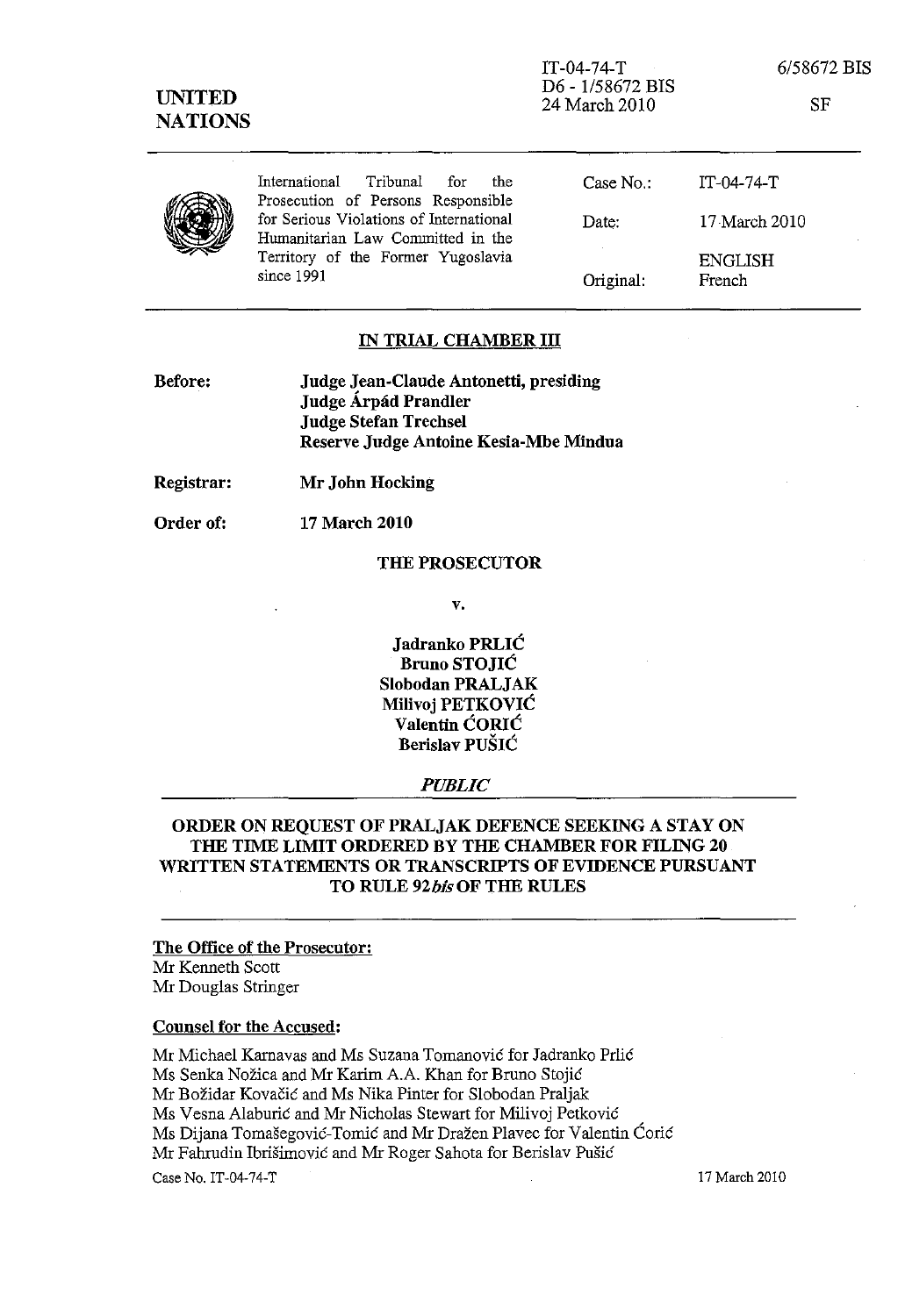**TRIAL CHAMBER III** ("Chamber") of the International Tribunal for the Prosecution of Persons Responsible for Serious Violations of International Humanitarian Law Committed in the Territory of the Former Yugoslavia since 1991 ("Tribunal"),

**SEIZED** of "Slobodan Praljak's Request for Certification to Appeal the 'Decision on Slobodan Praljak's Motion to Admit Evidence Pursuant to Rule *92bis* of the Rules'" filed publicly by Counsel for the Accused Praljak ("Praljak Defence") with public annexes on 8 March 2010 ("Request for Certification to Appeal"),

**NOTING** the "Decision on Slobodan Praljak's Motion to Admit Evidence Pursuant to Rule *92bis* of the Rules", issued confidentially by the Chamber on 16 February *2010 ("92bis* Decision"), wherein the Chamber, notably, directed the Praljak Defence to submit within three weeks 20 written statements or transcripts of evidence in compliance with the Chamber's instructions in the *92bis* Decision,

**NOTING** the oral decisions of 17 February 2010<sup>1</sup> and of 23 February 2010<sup>2</sup> granting the Praljak Defence one week to file its request for certification to appeal the *92bis*  Decision, once they have received the English translation of said decision, including the Dissenting Opinion of the Presiding Judge annexed thereto,

**CONSIDERING** that in its Request for Certification to Appeal, the Praljak Defence asks the Chamber to certify the appeal it intends to bring against the *92bis* Decision and to stay the time limit ordered by the Chamber in said Decision for submitting within three weeks no more than 20 written statements or transcripts of evidence until such time as the issue of the certification to appeal, or possibly, of the appeal, has been resolved, $3$ 

**CONSIDERING** that it is in the interests of justice to decide now on the issue of the stay of time limit without prejudice to the Request for Certification of an Appeal in its own right, which will be taken up later by the Chamber,

 $2$  T(F), pp. 48826-48827.

<sup>&</sup>lt;sup>1</sup> Transcript of Hearing in French ("T(F)"), pp. 49564-49568.

<sup>&</sup>lt;sup>3</sup> Request for Certification to Appeal, para. 40. Case No. IT-04-74-T 2 2 17 March 2010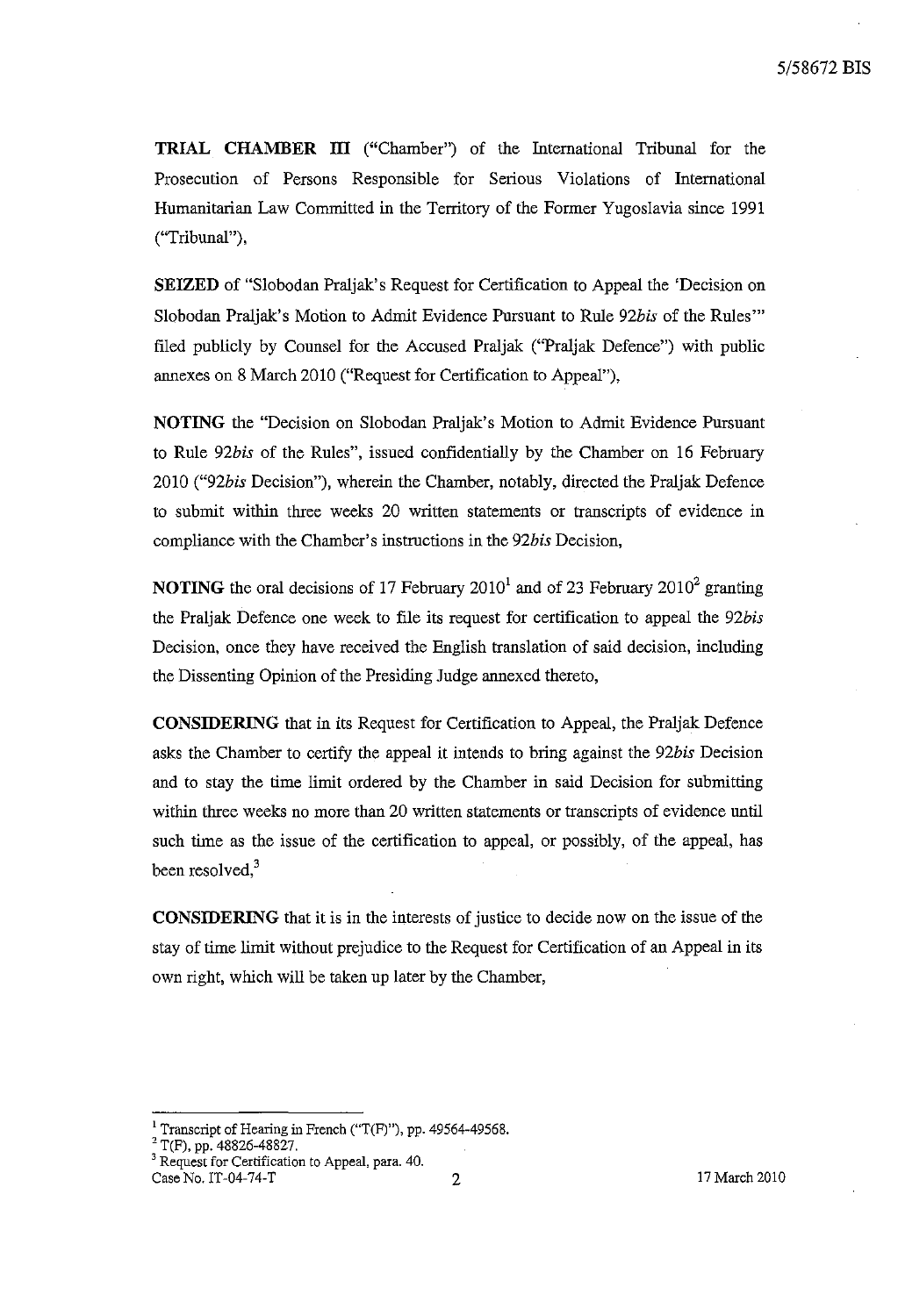**CONSIDERING** that the Chamber notes that the Praljak Defence has not brought forth any argument in support of its request to stay the time limit other than the need to wait for a ruling on the issue of the certification to appeal or, possibly, of the appeal,<sup>4</sup>

**CONSIDERING** that the Chamber observes that the obligation imposed on the Praljak Defence to comply with the ambit of the *92bis* Decision to file 20 written statements or transcripts of testimonies within the time limit ordered by the Chamber stands distinct from the Request for Certification to Appeal, which would not in and of itself justify the stay of time limit ordered by the Chamber, until such time as the issue of the certification to appeal or, possibly, of the appeal, has been resolved.

**CONSIDERING** therefore that the Chamber observes that a stay of the time limit is not justified in this instance,

**CONSIDERING,** nevertheless, that insofar as the initial time limit of three weeks expired on 9 March 2010, the day after the submission of the Request for Certification to Appeal, and in light of present circumstances, out of concern for the integrity of the proceedings, it is then proper to order an extension of the Original time limit of three weeks, which did not start to run until the *92bis* Decision and the Dissenting Opinion of the Presiding Judge were translated into English, that is to say, as of I March  $2010$ <sup>5</sup>

**CONSIDERING** that the time limit afforded the Praljak Defence to comply with the *92bis* Decision and to file no more than 20 written statements or transcripts of testimonies will thus expire on 22 March 2010,

<sup>4</sup> Request for Certification to Appeal, para. 40.

<sup>5</sup> The translations of the *92bis* Decision and the Dissenting Opinion of the Presiding Judge disclosed on 24 February and 1 March 2010, respectively. Case No. IT-04-74-T 3 2010 3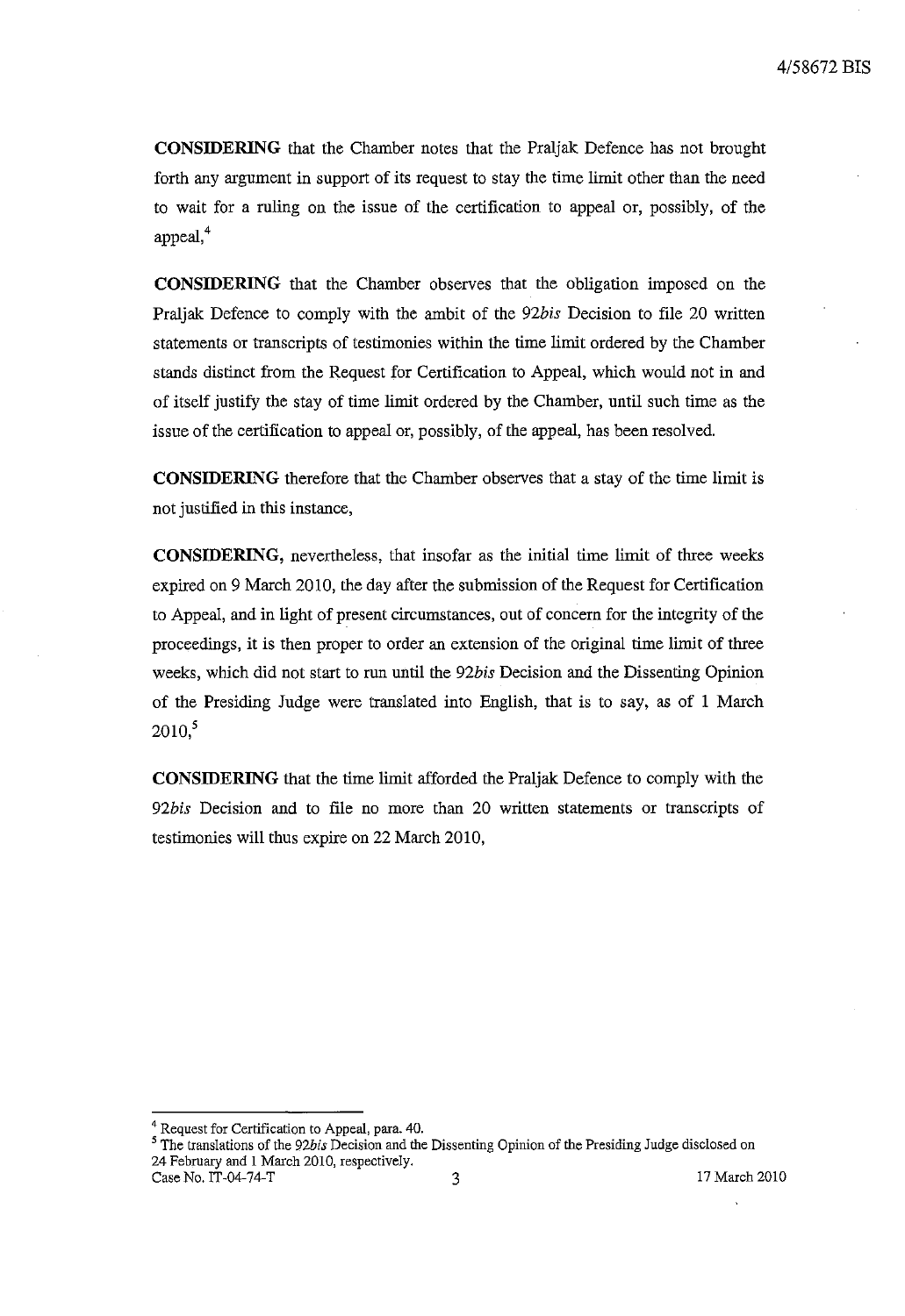# FOR THE FOREGOING REASONS,

PURSUANT TO Rules 54 and 126 (A) of the Rules of Procedure and Evidence,

REJECTS by majority the supplemental request to stay the time limit yet does so without prejudice to the anticipated decision of the Chamber concerning the Request for Certification to Appeal,

DECIDES to extend the original time limit of three weeks ordered in the *92bis*  Decision,

#### AND

INSTRUCTS the Praljak Defence to file within three weeks, starting from the date of filing of the translations of the appeal of the *92bis* Decision and the Dissenting Opinion of the Presiding Judge, that is, by 22 March 2010 at the latest, no more than 20 written statements or transcripts of evidence which satisfy the criteria set forth in the *92bis* Decision.

Done in English and in French, the French version being authoritative.

The Presiding Judge annexes a dissenting opinion hereto.

*!signed!* 

Judge Jean-Claude Antonetti Presiding Judge

Done this seventeenth day of March 2010 At The Hague The Netherlands

[Seal of the Tribunal]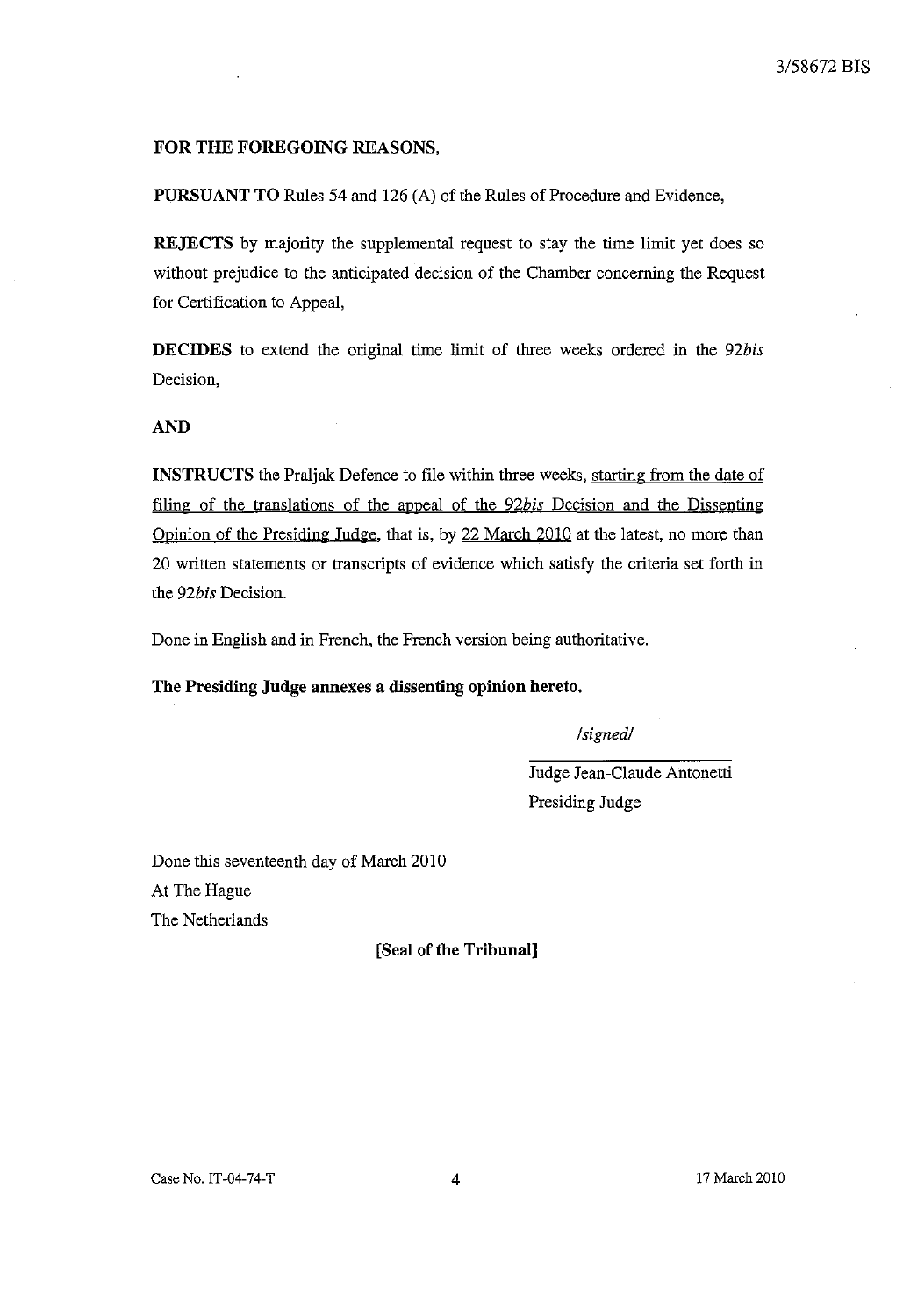The Trial Chamber has decided by majority to reject more than 100 witness statements pursuant to Rule *92bis* of the Rules.

In the majority decision, the Trial Chamber asked the Praljak Defence to file 20 written statements.

I am then led to conclude that the request for certification to appeal and the request for a stay of time limit now form an undivided whole.

If the Trial Chamber certifies the request to appeal, it will then fall to the Appeals Chamber to uphold or invalidate the majority decision.

What advantage could there possibly be in forcing the hand of the Defence prior to judicial consideration of the appeal, unless it is a foregone conclusion that no certification to appeal shall occur and the majority is already persuaded of a sound basis for its decision?

Underlying this dissenting opinion one observes the boycott of the Accused Praljak, who refuses to attend hearings on grounds that his trial is unfair.

In his submissions, his Counsel has elaborated the Accused's position as follows: "Slobodan Praljak hopes that the Honorable Judges will appreciate his *bona fide*  critique with an open mind and a spirit of good will. Slobodan Praljak has endeavored throughout the proceedings to be of maxim assistance to the Trial Chamber in its quest to finding a fair outcome of this extraordinarily long and complex trial. Having come to the conclusion however that the proceedings are fundamentally flawed and having lost confidence that the proceedings will improve to the extent that he will ultimately enjoy his fair-trial rights as purportedly guaranteed by the ICTY Statute, Slobodan Praljak mere seeks to put on record his decision to halt his participation in the trial as well as his views of the situation that caused his decision to withdraw from the trial."

The absence from the courtroom of an accused party raises a grave problem for International Justice.

Several issues must be considered:

- 1. Is the accused mocking his Judges?
- 2. Does the accused have reasons for boycotting his hearings?
- 3. Have the Judges done as much as they can to ensure tranquil proceedings and the effective participation of the Accused in his own trial?

In this trial, this is not the first time that a defendant has manifested his displeasure by leaving the courtroom, however, it is the first time that a defendant has expressed his desire in writing to no longer attend and to place his future destiny in the hands of the Judges, stating in black and white that his trial is rigged.

As for me, I cannot accept these terms, for I have personally insisted that the defendant be allowed to produce evidence and to express himself as desired.